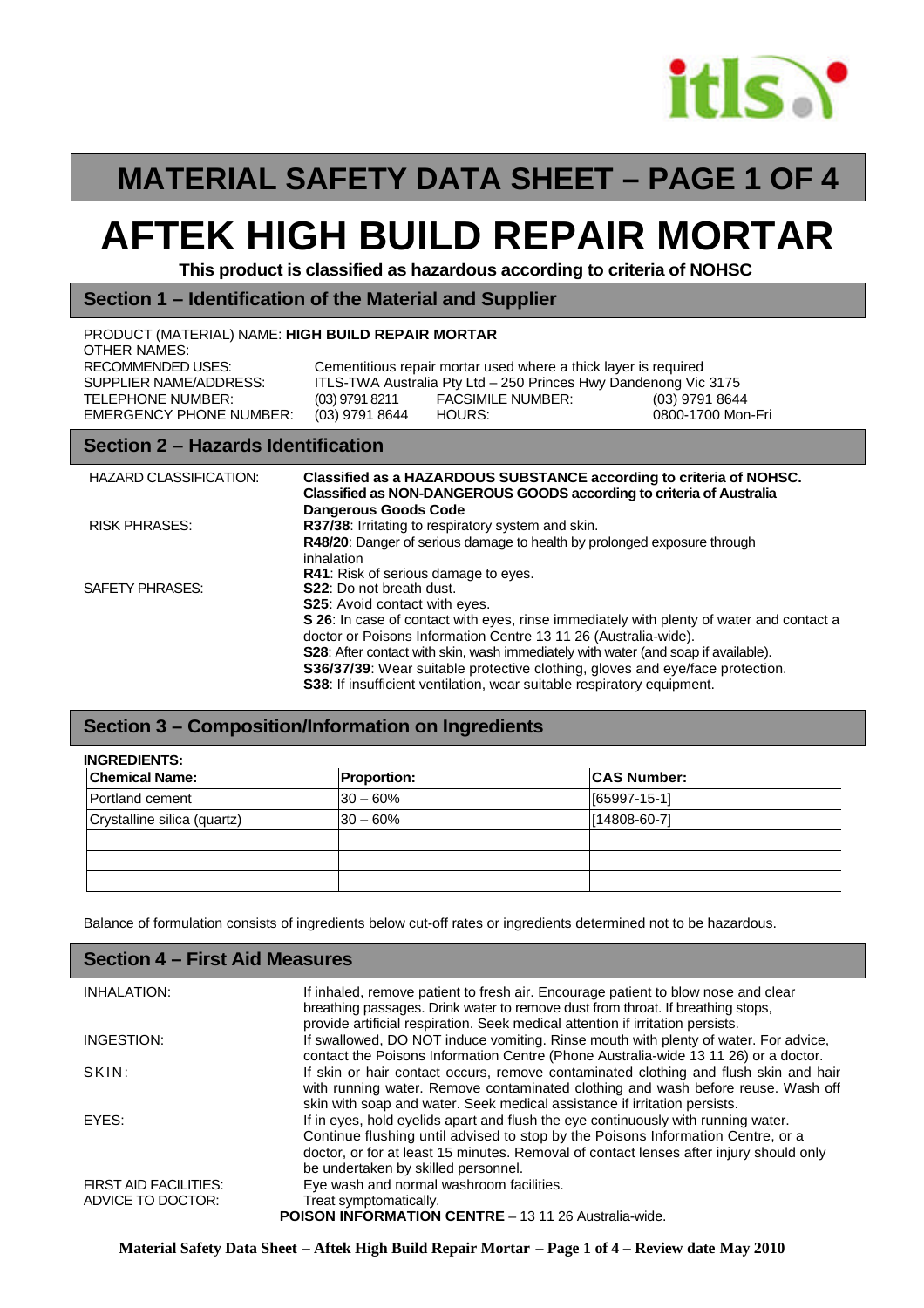# **MATERIAL SAFETY DATA SHEET – PAGE 3 OF 4**

# **Section 5 – Fire Fighting Measures**

| EXTINGUISHING MEDIA:<br><b>HAZARDS FROM COMBUSTION PRODUCTS:</b> | Select to suit surrounding fire.                                                                             |  |
|------------------------------------------------------------------|--------------------------------------------------------------------------------------------------------------|--|
|                                                                  | Not applicable.                                                                                              |  |
| SPECIAL PROTECTIVE PRECAUTIONS AND EQUPMENT FOR FIRE FIGHTERS:   |                                                                                                              |  |
|                                                                  | Fire fighters to wear self-contained breathing apparatus. Avoid bodily contact with<br>substance or run-off. |  |
| HAZCHEM CODE:                                                    | Not applicable.                                                                                              |  |
| ADDITIONAL INFORMATION:                                          | Not applicable.                                                                                              |  |

## **Section 6 – Accidental Release Measures**

| <b>EMERGENCY PROCEDURES:</b>                       | Prevent material from entering storm water drains, waterways, basements or<br>workpits. Wear dust mask. Wear protective goggles to prevent eye contamination.<br>Sweep or vacuum material up without creating dust clouds. Collect material into<br>clean, dry containers. Label containers correctly. Ensure area is thorougly ventilated |
|----------------------------------------------------|--------------------------------------------------------------------------------------------------------------------------------------------------------------------------------------------------------------------------------------------------------------------------------------------------------------------------------------------|
| METHODS AND MATERIALS FOR CONTAINMENT AND CLEAN UP | before recommencing work.<br>Refer to State Land Waste Management Authority. Empty containers must be<br>decontaminated. Normally suitable for disposal at approved land waste site.                                                                                                                                                       |

# **Section 7 – Handling and Storage**

| <b>PRECAUTIONS FOR SAFE HANDLING:</b> |                                                                                                                                                                                                                                                                                                                                                                                                                                                                             |  |
|---------------------------------------|-----------------------------------------------------------------------------------------------------------------------------------------------------------------------------------------------------------------------------------------------------------------------------------------------------------------------------------------------------------------------------------------------------------------------------------------------------------------------------|--|
|                                       | Wear protective goggles/face shield and rubber gloves and barrier cream to prevent<br>eye and skin contamination. Contact lenses pose a special hazard as they may<br>absorb irritants. Suitable protective clothing, PVC gloves and boots should be worn.<br>Use in a well ventilated area, preferably outdoors. General exhaust is normally<br>adequate. If risk of overexposure exists, wear SAA approved dust respirator. Avoid<br>generation or accumulation of dusts. |  |
| CONDITIONS FOR SAFE STORAGE:          |                                                                                                                                                                                                                                                                                                                                                                                                                                                                             |  |
|                                       | Keep containers tightly sealed when not in use. Store in a cool, dry, well-ventilated<br>place and out of direct sunlight. Keep away from strong acids.                                                                                                                                                                                                                                                                                                                     |  |
| INCOMPATIBILITIES:                    | No restrictions.                                                                                                                                                                                                                                                                                                                                                                                                                                                            |  |

### **Section 8 – Exposure Controls / Personal Protection**

| NATIONAL EXPOSURE STANDARDS:    |                                                                                                                                                                                             |  |
|---------------------------------|---------------------------------------------------------------------------------------------------------------------------------------------------------------------------------------------|--|
|                                 | Exposure to dust should be kept as low as practicable, and below the NES for the<br>product as listed below:                                                                                |  |
|                                 | Crystalline silica (quartz) – 0.1 mg/m <sup>3</sup> TWA as respirable dust<br><b>Dust (NOS- not otherwise specified)</b> - $10\text{mg/m}^3$ TWA as inspirable dust.                        |  |
| <b>BIOLOGICAL LIMIT VALUES:</b> | Not established for the product.                                                                                                                                                            |  |
| <b>ENGINEERING CONTROLS:</b>    | If used in limited ventilation, ensure adequate ventilation to maintain exposure levels<br>are kept below standards, by using a local exhaust. Keep containers closed when not<br>in use.   |  |
| PERSONAL PROTECTION:            | Avoid unnecessary contact as good work practice. Wash contaminated clothing and<br>protective equipment before storing and reuse. Wash hands before eating, smoking<br>or using the toilet. |  |
| <b>RESPIRATORY PROTECTION:</b>  | The use of a respirator or other device is recommended where dust is being<br>generated. For assistance in selecting suitable equipment consult AS/NZ1715.                                  |  |
| EYE PROTECTION:                 | Eye protective measures are normally necessary, and are suggested when using this<br>product. Consult AS1336 and AS/NZ1337.                                                                 |  |
| <b>PROTECTIVE GLOVES:</b>       | Rubber, PVC or other protective gloves are necessary, and desirable, especially if<br>this product is being used frequently or for lengthy periods. Consult AS2 161 for<br>guidance.        |  |
| <b>CLOTHING:</b>                | Clean overalls should be worn, preferably with an apron. Consult AS2919 for clothing<br>guidance.                                                                                           |  |
| SAFETY FOOTWEAR:                | Wearing safety boots is advisory. Consult AS/NZ2210 for advice on Occupational<br>Protective Footwear.                                                                                      |  |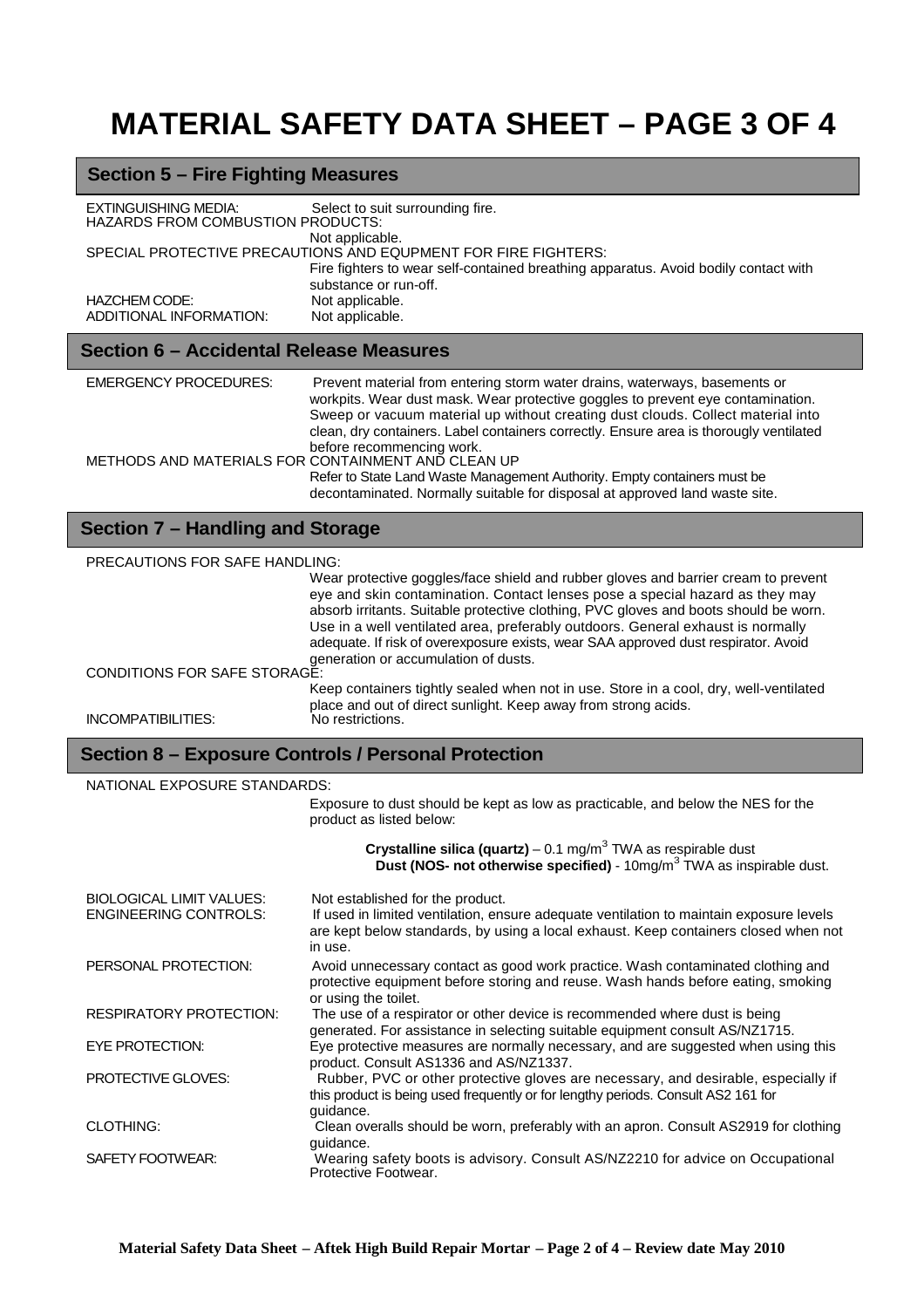# **MATERIAL SAFETY DATA SHEET – PAGE 3 OF 4**

### **Section 9 – Physical and Chemical Properties**

APPEARANCE (COLOUR, PHYSICAL FORM, SHAPE):

|                                           | Fine grey powder         |
|-------------------------------------------|--------------------------|
| ODOUR:                                    | None                     |
| <b>VAPOUR PRESSURE:</b>                   | Negligible               |
| <b>MELTING POINT:</b>                     | Not available            |
| <b>BOILING POINT:</b>                     | Not applicable           |
| SOLUBILITY:                               | Partly miscible in water |
| <b>SPECIFIC GRAVITY:</b>                  | 1.5                      |
| <b>FLASH POINT:</b>                       | Non-combustible          |
| <b>UPPER FLAMMABLE LIMIT:</b>             | Not applicable           |
| LOWER FLAMMABLE LIMIT:                    | Not applicable           |
| VOLATILE ORGANIC COMPOUNDS (VOC) CONTENT: |                          |
|                                           | Not stated.              |

## **Section 10 – Stability and Reactivity**

| <b>CHEMICAL STABILITY:</b><br>CONDITIONS TO AVOID:<br><b>INCOMPATIBLE MATERIALS:</b><br><b>HAZARDOUS DECOMPOSITION PRODUCTS:</b><br><b>HAZARDOUS REACTIONS:</b> | Stable.<br>Keep away from strong acids.<br>No restrictions<br>Product is not combustible, however containers may burn.<br>None                                                                                                                                                                                                                                                                                                                                                                                                                                                                                                                                                                                                                                                                                                                                                                                                                                                                                                                                                                                                                                                                          |
|-----------------------------------------------------------------------------------------------------------------------------------------------------------------|---------------------------------------------------------------------------------------------------------------------------------------------------------------------------------------------------------------------------------------------------------------------------------------------------------------------------------------------------------------------------------------------------------------------------------------------------------------------------------------------------------------------------------------------------------------------------------------------------------------------------------------------------------------------------------------------------------------------------------------------------------------------------------------------------------------------------------------------------------------------------------------------------------------------------------------------------------------------------------------------------------------------------------------------------------------------------------------------------------------------------------------------------------------------------------------------------------|
| <b>Section 11 - Toxicological Information</b>                                                                                                                   |                                                                                                                                                                                                                                                                                                                                                                                                                                                                                                                                                                                                                                                                                                                                                                                                                                                                                                                                                                                                                                                                                                                                                                                                         |
| <b>TOXICOLOGY INFORMATION:</b>                                                                                                                                  | No toxicity data is available for this specific product, however toxicity data found for<br>constituents are stated below:<br>This product contains a proportion of respirable free crystalline silica in the quartz<br>component. Crystalline silica is classified as a Class 1 Human Carcinogen according to<br>IARC (International Agency for Research on Cancer), however research on this is<br>inconclusive and the ASCC/NOHSC has yet to classify crystalline silica as a human<br>carcinogen. Current research indicates no excess risk of lung cancer or other<br>cancers from using these products. Repeated exposure to respirable crystalline silica<br>dust may lead to silicosis, or other serious delayed lung injury. The onset of silicosis is<br>usually slow and lung damage may occur even when no symptoms or signs of ill- health<br>have occurred. Silicosis can develop to a more serious degree even after exposure<br>has ceased, and may also lead to other diseases including heart disease and<br>scleroderma. Inhalation of dust, including crystalline silica dust, is considered by medical<br>authorities to increase the risk of lung disease due to tobacco smoking. |
| <b>INHALATION:</b><br>INGESTION:                                                                                                                                | HEALTH EFFECTS FROM THE LIKELY ROUTES OF EXPOSURE:<br>The dust is highly irritating to the upper respiratory tract and lungs, and may cause<br>coughing and sneezing. Persons with pre-existing respiratory conditions may incur<br>further disability if excessive concentrations of material are inhaled. Overexposure<br>may cause coughing, wheezing and irritation of nasal passages.<br>Highly irritating and mildly corrosive if swallowed. May result in nausea, abdominal<br>irritation, pain and vomiting. Ingestion is not expected to occur in normal industrial                                                                                                                                                                                                                                                                                                                                                                                                                                                                                                                                                                                                                            |
| SKIN:<br>EYES:                                                                                                                                                  | use.<br>Is irritating may cause drying of the skin. May lead to dermatitis and in some cases,<br>sensitisation. The material may accentuate pre-existing skin conditions.<br>The dust is highly irritating and abrasive to the eyes and is capable of causing pain<br>and severe conjunctivitis. Corneal injury may develop, with possible permanent<br>impairment of vision if not promptly and properly treated.                                                                                                                                                                                                                                                                                                                                                                                                                                                                                                                                                                                                                                                                                                                                                                                      |

### **Section 12 – Ecological Information**

| ECOTOXICITY:                   | Not available         |
|--------------------------------|-----------------------|
| PERSISTENCE AND DEGRADABILITY: |                       |
|                                | Not available         |
| MOBILITY:                      | Not available         |
| ENVIRONMENTAL PROTECTION:      |                       |
|                                | Not expected to creat |

Not expected to create environmental hazards unless dumped in massive quantity.